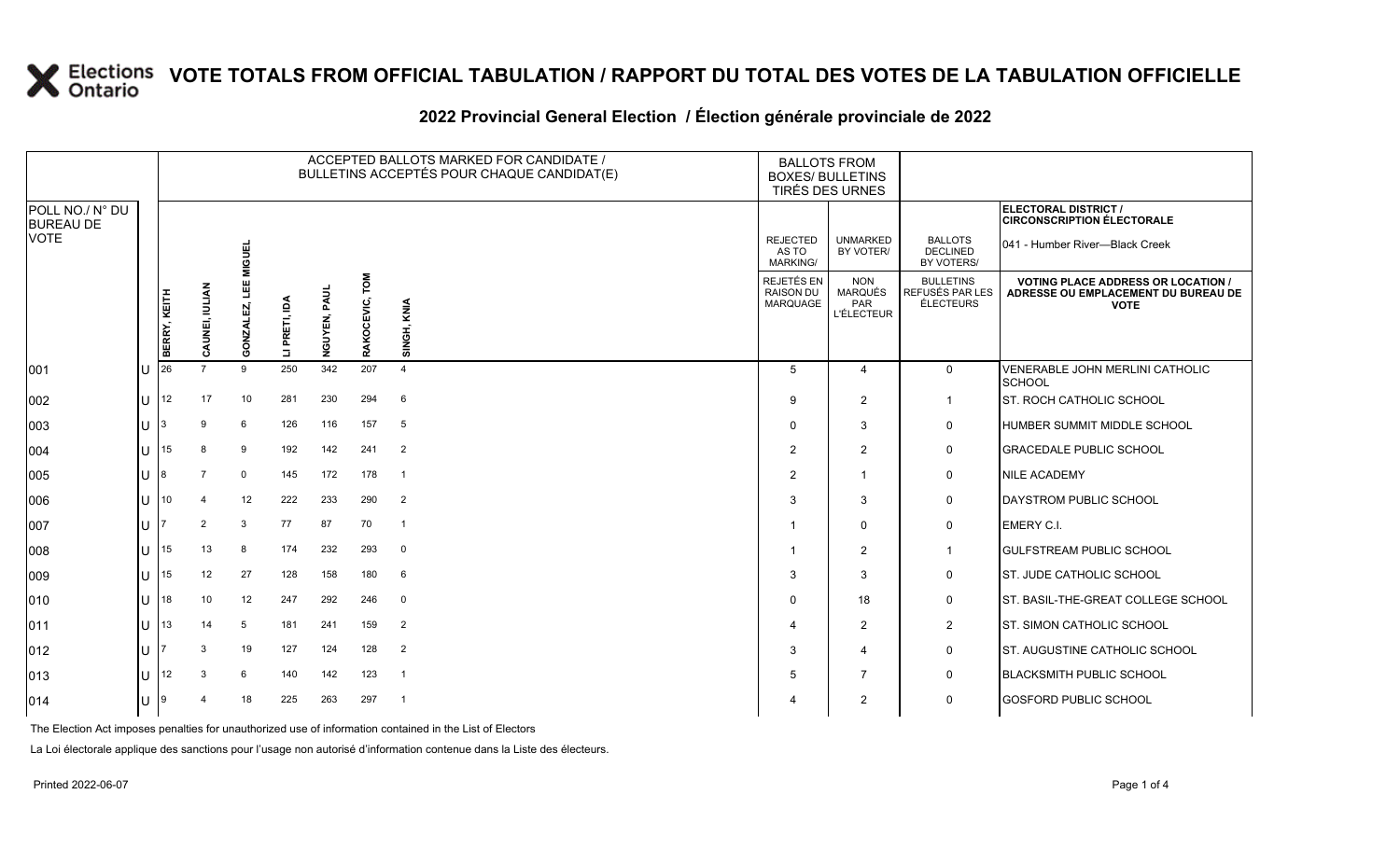#### **2022 Provincial General Election / Élection générale provinciale de 2022**

|                                     |     |                |                |                |               |              |                   | ACCEPTED BALLOTS MARKED FOR CANDIDATE /<br>BULLETINS ACCEPTÉS POUR CHAQUE CANDIDAT(E) | <b>BALLOTS FROM</b><br><b>BOXES/ BULLETINS</b><br>TIRÉS DES URNES |                                                                 |                                                         |                                                                                                 |
|-------------------------------------|-----|----------------|----------------|----------------|---------------|--------------|-------------------|---------------------------------------------------------------------------------------|-------------------------------------------------------------------|-----------------------------------------------------------------|---------------------------------------------------------|-------------------------------------------------------------------------------------------------|
| POLL NO./ N° DU<br><b>BUREAU DE</b> |     |                |                |                |               |              |                   |                                                                                       |                                                                   |                                                                 |                                                         | ELECTORAL DISTRICT /<br><b>CIRCONSCRIPTION ÉLECTORALE</b>                                       |
| <b>VOTE</b>                         |     |                |                | <b>MIGUEL</b>  |               |              |                   |                                                                                       | <b>REJECTED</b><br>AS TO<br><b>MARKING/</b>                       | <b>UNMARKED</b><br>BY VOTER/                                    | <b>BALLOTS</b><br>DECLINED<br>BY VOTERS/                | 041 - Humber River—Black Creek                                                                  |
|                                     |     | BERRY, KEITH   | CAUNEI, IULIAN | Ë<br>GONZALEZ, | LI PRETI, IDA | NGUYEN, PAUI | TOM<br>RAKOCEVIC, | SINGH, KNIA                                                                           | REJETÉS EN<br><b>RAISON DU</b><br><b>MARQUAGE</b>                 | <b>NON</b><br><b>MARQUÉS</b><br><b>PAR</b><br><b>L'ÉLECTEUR</b> | <b>BULLETINS</b><br>REFUSÉS PAR LES<br><b>ÉLECTEURS</b> | <b>VOTING PLACE ADDRESS OR LOCATION /</b><br>ADRESSE OU EMPLACEMENT DU BUREAU DE<br><b>VOTE</b> |
| $ 015\rangle$                       | lU  |                |                | 6              | 130           | 163          | 101               | $\overline{1}$                                                                        | 2                                                                 | 4                                                               | $\mathbf 0$                                             | FIRGROVE PUBLIC SCHOOL                                                                          |
| 016                                 | lU  | 6              | 8              | 3              | 168           | 80           | 98                | 5                                                                                     |                                                                   | 49                                                              | $\mathsf{O}$                                            | ST. FRANCIS DE SALES CATHOLIC SCHOOL                                                            |
| 017                                 | ΙU  | 5              | 10             | 6              | 151           | 189          | 141               | 2                                                                                     | $\boldsymbol{\varDelta}$                                          | 1                                                               | $\mathbf 0$                                             | <b>STANLEY PUBLIC SCHOOL</b>                                                                    |
| $ 018\rangle$                       | lU  | $\overline{2}$ | 5              | 8              | 145           | 146          | 109               | $\mathbf 0$                                                                           | $\mathbf 0$                                                       | 3                                                               | $\mathsf{O}$                                            | DOMENICO DI LUCA COMMUNITY CENTRE                                                               |
| $ 019\rangle$                       | ΙU  | 6              | 5              | $\mathbf 0$    | 131           | 145          | 132               | $\overline{2}$                                                                        | $\overline{\mathbf{1}}$                                           | $\overline{1}$                                                  | $\mathsf{O}$                                            | <b>GHANA CALVARY CHURCH HALL</b>                                                                |
| $ 020\rangle$                       | ΙU  | 10             |                | $\overline{1}$ | 79            | 92           | 90                | $\overline{1}$                                                                        | $\Omega$                                                          | -1                                                              | $\mathbf 0$                                             | ST. ANDRÉ C.S.                                                                                  |
| 021                                 | lU  | 5              | 3              | 6              | 170           | 128          | 132               | $\mathbf 0$                                                                           |                                                                   | 10                                                              | $\mathbf 0$                                             | CHALKFARM PUBLIC SCHOOL                                                                         |
| 022                                 | lu  | 14             |                |                | 98            | 106          | 187               | 2                                                                                     |                                                                   | -1                                                              | $\mathbf 0$                                             | YORK U. - VICTOR PHILLIP DAHDALEH BLDG.                                                         |
| 023                                 | lu  | 6              | 3              | 8              | 158           | 70           | 105               | $\overline{2}$                                                                        | $\Omega$                                                          | 3                                                               | $\mathbf 0$                                             | SHOREHAM PUBLIC SCHOOL                                                                          |
| 024                                 | lU. | 6              |                | 6              | 84            | 103          | 94                | 2                                                                                     |                                                                   |                                                                 | 0                                                       | DRIFTWOOD COMMUNITY RECREATION<br><b>CENTRE</b>                                                 |
| 025                                 | lu  | 4              | 3              | 8              | 158           | 106          | 143               | 6                                                                                     | $\mathbf 0$                                                       | $\overline{7}$                                                  | $\mathbf 0$                                             | <b>DRIFTWOOD PUBLIC SCHOOL</b>                                                                  |
| 026                                 | lu  | 6              | $\overline{2}$ | 6              | 163           | 101          | 153               | $5\phantom{.0}$                                                                       | $\Omega$                                                          | $\mathbf{0}$                                                    | $\mathbf 0$                                             | ST. CHARLES GARNIER CATHOLIC SCHOOL                                                             |
| 027                                 | ΙU  | 19             | 6              | 21             | 141           | 109          | 200               | $\overline{2}$                                                                        | 2                                                                 | 6                                                               | $\mathbf 0$                                             | JAMES CARDINAL MCGUIGAN C.S.                                                                    |
| 028                                 | lu  | 9              |                | 10             | 159           | 189          | 146               | $\mathbf{3}$                                                                          | $\Omega$                                                          | 2                                                               | $\mathsf{O}$                                            | <b>TOPCLIFF PUBLIC SCHOOL</b>                                                                   |

The Election Act imposes penalties for unauthorized use of information contained in the List of Electors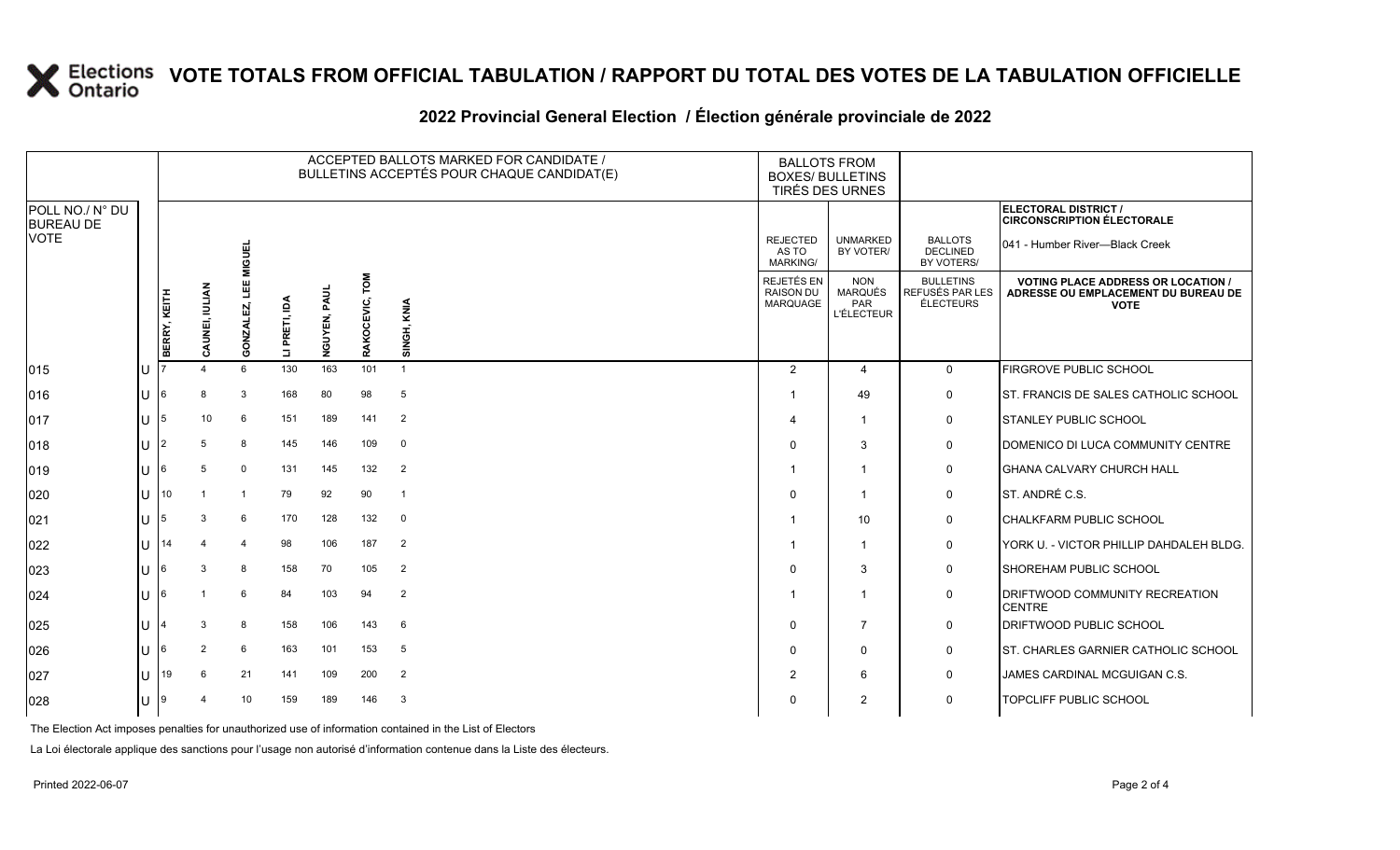#### **2022 Provincial General Election / Élection générale provinciale de 2022**

|                                     | ACCEPTED BALLOTS MARKED FOR CANDIDATE /<br>BULLETINS ACCEPTÉS POUR CHAQUE CANDIDAT(E) |                |                |               |                 |                   |                | <b>BALLOTS FROM</b><br><b>BOXES/ BULLETINS</b><br>TIRÉS DES URNES |                                                          |                                                  |                                                                                                 |
|-------------------------------------|---------------------------------------------------------------------------------------|----------------|----------------|---------------|-----------------|-------------------|----------------|-------------------------------------------------------------------|----------------------------------------------------------|--------------------------------------------------|-------------------------------------------------------------------------------------------------|
| POLL NO./ N° DU<br><b>BUREAU DE</b> |                                                                                       |                |                |               |                 |                   |                |                                                                   |                                                          |                                                  | ELECTORAL DISTRICT /<br><b>CIRCONSCRIPTION ÉLECTORALE</b>                                       |
| VOTE                                |                                                                                       |                | <b>MIGUEL</b>  |               |                 |                   |                | <b>REJECTED</b><br>AS TO<br><b>MARKING/</b>                       | <b>UNMARKED</b><br>BY VOTER/                             | <b>BALLOTS</b><br><b>DECLINED</b><br>BY VOTERS/  | 041 - Humber River-Black Creek                                                                  |
|                                     | BERRY, KEITH                                                                          | CAUNEI, IULIAN | ⊐<br>GONZALE   | LI PRETI, IDA | PAUL<br>NGUYEN, | LOW<br>RAKOCEVIC, | SINGH, KNIA    | REJETÉS EN<br><b>RAISON DU</b><br>MARQUAGE                        | <b>NON</b><br><b>MARQUÉS</b><br>PAR<br><b>L'ÉLECTEUR</b> | <b>BULLETINS</b><br>REFUSÉS PAR LES<br>ÉLECTEURS | <b>VOTING PLACE ADDRESS OR LOCATION /</b><br>ADRESSE OU EMPLACEMENT DU BUREAU DE<br><b>VOTE</b> |
| 029                                 |                                                                                       | $\Omega$       | $\mathbf{1}$   | 29            | 25              | 67                | $\Omega$       | $\Omega$                                                          | $\mathbf 0$                                              | $\mathbf{1}$                                     | <b>ST. WILFRID C.S.</b>                                                                         |
| 030                                 | 2                                                                                     |                | -1             | 19            | 30              | 34                | $\mathbf{0}$   | $\Omega$                                                          | $\mathbf{0}$                                             | 0                                                | <b>ST. WILFRID C.S.</b>                                                                         |
| 031                                 | 6                                                                                     | 17             | 9              | 122           | 138             | 232               | 5              | -1                                                                | $\mathbf{1}$                                             | 5                                                | DERRYDOWN PUBLIC SCHOOL                                                                         |
| 032                                 |                                                                                       |                | 8              | 134           | 114             | 140               | $\overline{1}$ | 3                                                                 | 3                                                        | $\mathbf 0$                                      | <b>YORKWOODS PUBLIC SCHOOL</b>                                                                  |
| 033                                 |                                                                                       | 11             | 5              | 163           | 224             | 190               | $\overline{1}$ | -1                                                                | 2                                                        | 0                                                | OAKDALE COMMUNITY CENTRE                                                                        |
| 034                                 |                                                                                       |                | $\overline{4}$ | 138           | 146             | 314               | 0              | $\overline{2}$                                                    | $\overline{7}$                                           | 0                                                | <b>LAMBERTON PUBLIC SCHOOL</b>                                                                  |
| 035                                 |                                                                                       |                | 10             | 99            | 134             | 179               | $\overline{2}$ | $\overline{2}$                                                    | $\Omega$                                                 | 0                                                | <b>ELIA MIDDLE SCHOOL</b>                                                                       |
| 036                                 | 5                                                                                     | 6              | 6              | 86            | 112             | 82                | 0              |                                                                   | 2                                                        | 0                                                | <b>ST. JANE FRANCES CATHOLIC SCHOOL</b>                                                         |
| 037                                 |                                                                                       | 5              | $\overline{4}$ | 162           | 132             | 143               | 5              | .5                                                                | $\mathbf{0}$                                             | $\mathbf{1}$                                     | <b>BLESSED MARGHERITA C.S.</b>                                                                  |
| 400                                 | 10                                                                                    |                | 6              | 110           | 29              | 25                | $\overline{1}$ | 5                                                                 | 13                                                       | 0                                                | CROSSLINKS SNR. HOUSING (7 & 11 ARLETA)                                                         |
| 401                                 | 2                                                                                     | $\Omega$       | $\mathbf 0$    | 31            | 5               | 157               | 2              |                                                                   | 2                                                        | 0                                                | <b>AHMADIYYA ABODE OF PEACE</b>                                                                 |
| 402                                 |                                                                                       |                |                | 44            | 33              | 58                | $\mathbf 0$    | $\Omega$                                                          | 0                                                        | 0                                                | <b>MURRAY ROSS APARTMENTS</b>                                                                   |
| 403                                 |                                                                                       |                | $\overline{2}$ | 19            | 12              | 27                | $\mathbf 0$    | $\Omega$                                                          | $\Omega$                                                 | 0                                                | THE MCMASTER - CONDOS                                                                           |
| 404                                 | 5                                                                                     |                | $\overline{2}$ | 27            | 19              | 24                | $\overline{7}$ | 11                                                                | $\Omega$                                                 | 0                                                | THE MCMASTER - CONDOS                                                                           |

The Election Act imposes penalties for unauthorized use of information contained in the List of Electors